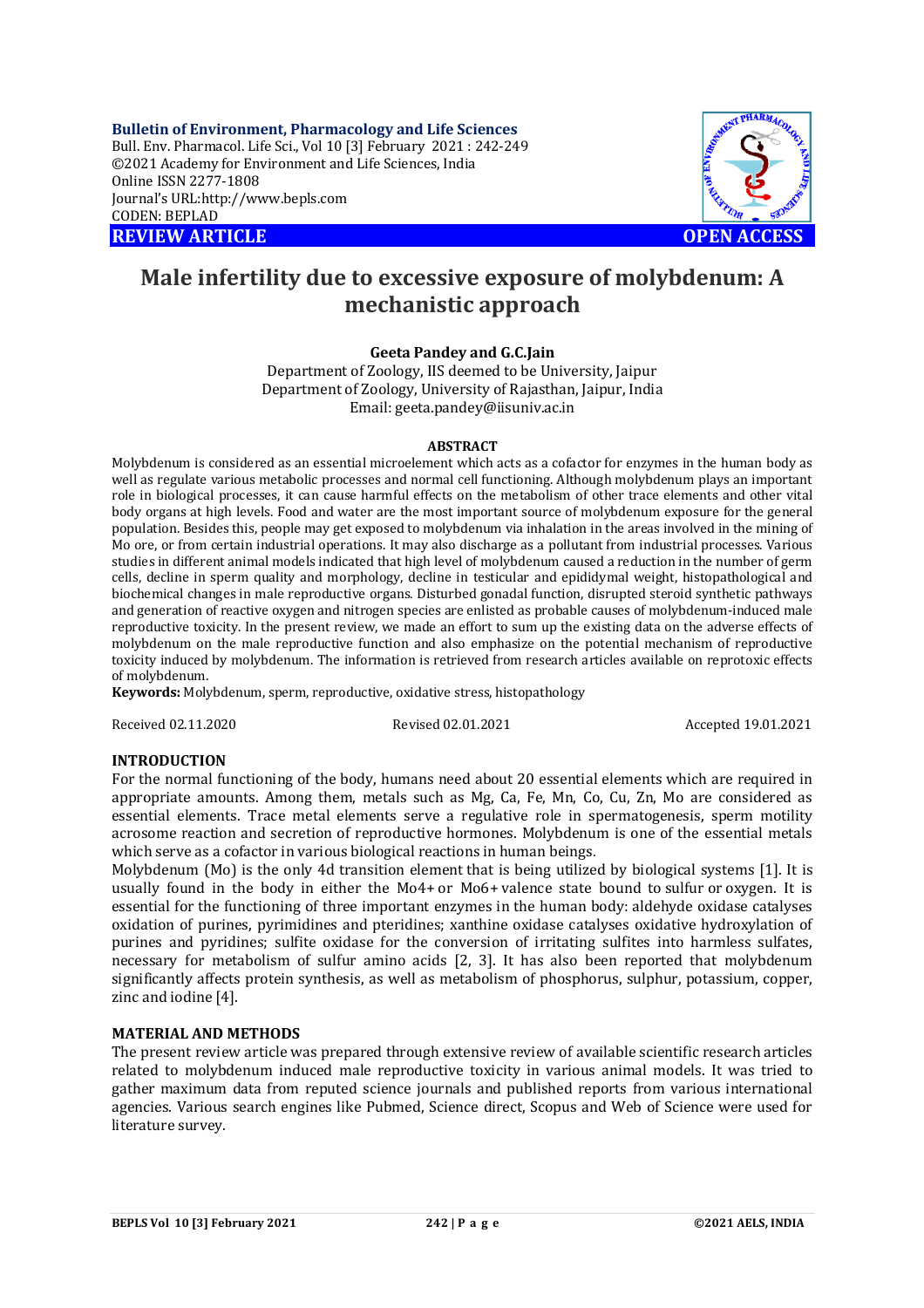# **MOLYBDENUM IN THE ENVIRONMENT**

Mining, milling, smelting operations, coal-fired power plants and coal combustion are the major activities through which molybdenum can release into the environment. Once released to the air, it settled to the ground by gravity. It becomes attached to the organic compounds and other components in the soil or in the water. The soil conditions, especially the acidity of the soil, influence the binding of molybdenum to soil and sediment [5].

## **EXPOSURE TO MOLYBDENUM**

Food is the most important source of Molybdenum exposure. Among foods, Mo is found in leafy vegetables and legumes at higher concentrations [6]. Humans can also get exposed to molybdenum by breathing air, by drinking water, and by skin contact with soil and water. Generally low level (<2 μg/L) of Molybdenum is found in groundwater, but it may reach up to 25 mg/l in groundwater due to increased anthropogenic or industrial activities [7]. The WHO recommends a maximum level of 0.07 mg/l molybdenum in drinking water. Beside this, industrial and occupational exposure can also occur [8].



Figure 1 showing various ways through which humans can get exposure to molybedenum

## **APPLICATIONS OF MOLYBDENUM**

Molybdenum is used mainly as an alloying element in steel, cast iron, super alloys and in the electronics industries. It is used in industrial catalysts, corrosion inhibitors, pigments, glass, ceramics, enamels, flame retardant for polyester and polyvinyl chloride resins, as crop nutrients in agriculture, in contact lens solutions, as color additives in cosmetics and as reagents in chemical analyses [9]. A radioactive isotope of molybdenum, 99Mo, is used as a source to produce the metastable radioisotope technetium-99m (99mTc), which is an important radiopharmaceutical that is being used in the vast majority of high resolution medical imaging tests.

Patients with sulfite sensitivity [10]; Wilson's disease [11]; dental caries [12]; malabsorption states [13] and certain type of cancers [14, 11] are being treated with molybdenum supplementation. It has been also recommended as an antidiabetic agent. Molybdate treatment has also shown beneficial effects on antioxidant system and postischaemic cardiac function of diabetic rats [15]. Additionally, it is also present in multi-vitamin and mineral supplements currently at level up to 25µg/day [16].

The biological half-time for molybdenum has been reported to be 42-74 days in slow turnover tissues while 1.7-2.5 days in fast turnover tissues [20]. Oral LD50 value of 1714.3 mg/kg for ammonium molybdate have been reported in laboratory rats [21].

## **PHARMACOKINETICS**

In animals and humans, molybdenum is well absorbed via oral and intravenous routes of absorption. The rate of gastrointestinal absorption of molybdenum depends upon its chemical form, on the route of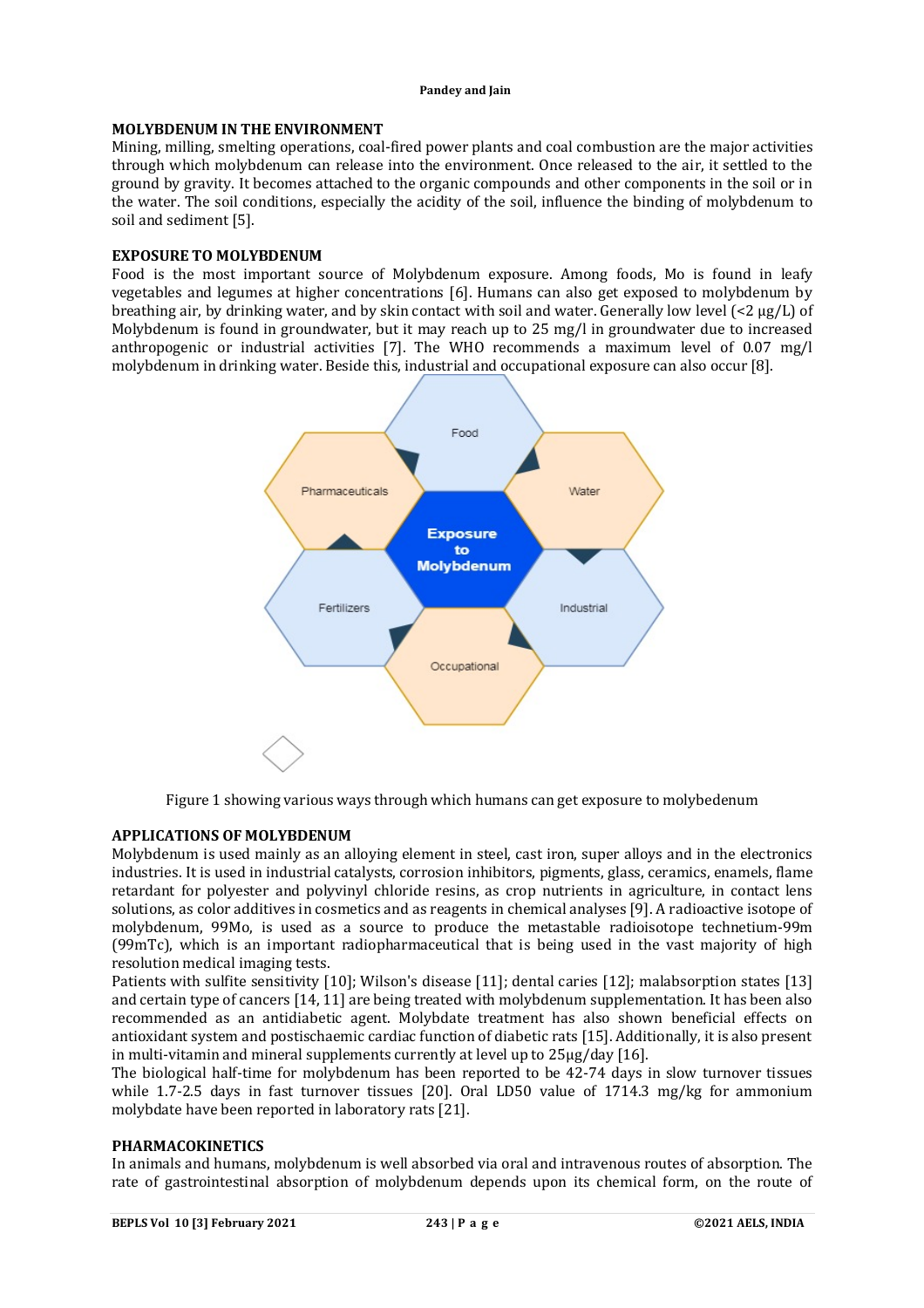exposure and the animal species. Water-soluble and hexavalent molybdenum compounds are readily absorbed when ingested. Gastrointestinal absorption rates of 38 to 77% have been reported for humans and 40-85% for animals [17,18].

Following absorption, molybdenum is transported by the blood to the liver and to the other organs of the body in the molybdate form; it is carried in the blood bound to α-macroglobulin and by adsorption to RBC. The highest molybdenum concentrations are found in the kidneys, liver and bones of most laboratory animals and humans. The presence of dietary copper and sulfate affects the amount of molybdenum absorbed and retained in the body. In laboratory animals, 36–90% of molybdenum is excreted in the urine. As its absorption is usually more rapid than its excretion, the level of Mo in the blood stream may remain high for several days after a single dose and so relatively infrequent dosing will ensure a continual high concentration in the animal [19].

Exposure to molybdenum exerts harmful effects on the vital organ systems of the body like hematopoietic, renal and hepatic system etc. In humans, increased serum urate and gout-like symptoms has also been reported due to excessive exposure of high molybdenum. A few cases of pneumoconiosis have been reported among workers exposed to metallic molybdenum and molybdenum trioxide. Molybdenum poisoning can also cause psychosis with visual and auditory hallucinations, learning disability, major depression, and posttraumatic stress disorder [22]. The Male reproductive system is also one of the important systems being targeted by excessive exposure of molybdenum. Therefore, the aim of the present article is to review available data on the deleterious effects of molybdenum on male reproductive system and also to assess the mechanism involved.

| S. No. | <b>Animal model</b> | Dose and duration                                          | Route of         | <b>Observation</b>          | Reference |
|--------|---------------------|------------------------------------------------------------|------------------|-----------------------------|-----------|
|        |                     |                                                            | administration   |                             |           |
| 1.     | <b>Bulls</b>        | From the 1st to 37th day, the                              | Oral             | Lack of libido, marked      | $[23]$    |
|        |                     | calves were fed 2.6 g.; from                               |                  | damage to interstitial      |           |
|        |                     | 38 to 46 days, 4.0 g.; from 47                             |                  | cells<br>and<br>germinal    |           |
|        |                     | to 56 days, 2.8 g.; from 57 to                             |                  | epithelium along with       |           |
|        |                     | 74 days, 4.0 g.; and from 75                               |                  | little<br>or<br>no          |           |
|        |                     | to $129$ days, $5.0$ g of the                              |                  | spermatogenesis<br>in       |           |
|        |                     | Na <sub>2</sub> MoO <sub>4</sub> .2H <sub>2</sub> O daily. |                  | bulls.                      |           |
| 2.     | African<br>South    | Control diet (8.02 mg Cu/kg,                               | Oral             | Lower<br>ejaculate          | $[24]$    |
|        | Mutton Merino       | 1.3 mg Mo/kg and 0.22% S);                                 |                  | volume, lower sperm         |           |
|        | rams                | the<br>molybdenum                                          |                  | concentration, poorer       |           |
|        |                     | supplemented diet (3.45 mg                                 |                  | sperm motility<br>and       |           |
|        |                     | $Cu/kg$ , 40.0 mg Mo/kg and                                |                  | morphology and lower        |           |
|        |                     | 0.22%<br>S);<br>and<br>the                                 |                  | Peripheral<br>plasma        |           |
|        |                     | molybdenum and sulphate                                    |                  | testosterone                |           |
|        |                     | (MS)<br>supplemented                                       |                  | concentrations<br>was       |           |
|        |                     | $dist(3.55 \text{ mg Cu/kg}, 38 \text{ mg})$               |                  | observed in Group MS        |           |
|        |                     | Mo/kg and 0.34% S).                                        |                  | than in Groups C or M.      |           |
| 3.     | Rats                | Sodium molybdate (30 and                                   | Oral             | Degeneration<br>and         | $[25]$    |
|        |                     | 50 mg/kg b.wt./day) for 60                                 |                  | shrinkage<br>οf             |           |
|        |                     | days.                                                      |                  | seminiferous<br>tubules,    |           |
|        |                     |                                                            |                  | increased intertubular      |           |
|        |                     |                                                            |                  | space<br>and                |           |
|        |                     |                                                            |                  | degeneration<br>of          |           |
|        |                     |                                                            |                  | cells<br>interstitial<br>in |           |
|        |                     |                                                            |                  | accompanied<br>testes       |           |
|        |                     |                                                            |                  | with significant dose       |           |
|        |                     |                                                            |                  | dependent decrease in       |           |
|        |                     |                                                            |                  | sperm motility and          |           |
|        |                     |                                                            |                  | total epididymal sperm      |           |
|        |                     |                                                            |                  | count in rats               |           |
| 4.     | Sheep               | Ammonium                                                   | Sub<br>cutaneous | degenerated                 | [4]       |
|        |                     | tetrathiomolybdate<br>3.4                                  | injection        | seminiferous<br>tubules     |           |
|        |                     | mg/kg b.wt.<br>for<br>three                                |                  | with<br>marked              |           |
|        |                     | alternate days                                             |                  | of<br>attenuation<br>the    |           |
|        |                     |                                                            |                  | lining epithelium and       |           |
|        |                     |                                                            |                  | diminished                  |           |
|        |                     |                                                            |                  | spermatogenesis<br>was      |           |
|        |                     |                                                            |                  | observed                    |           |

|  | Table 1: Effect of molybdenum exposure on male reproductive system in different animal models |  |  |  |  |  |
|--|-----------------------------------------------------------------------------------------------|--|--|--|--|--|
|--|-----------------------------------------------------------------------------------------------|--|--|--|--|--|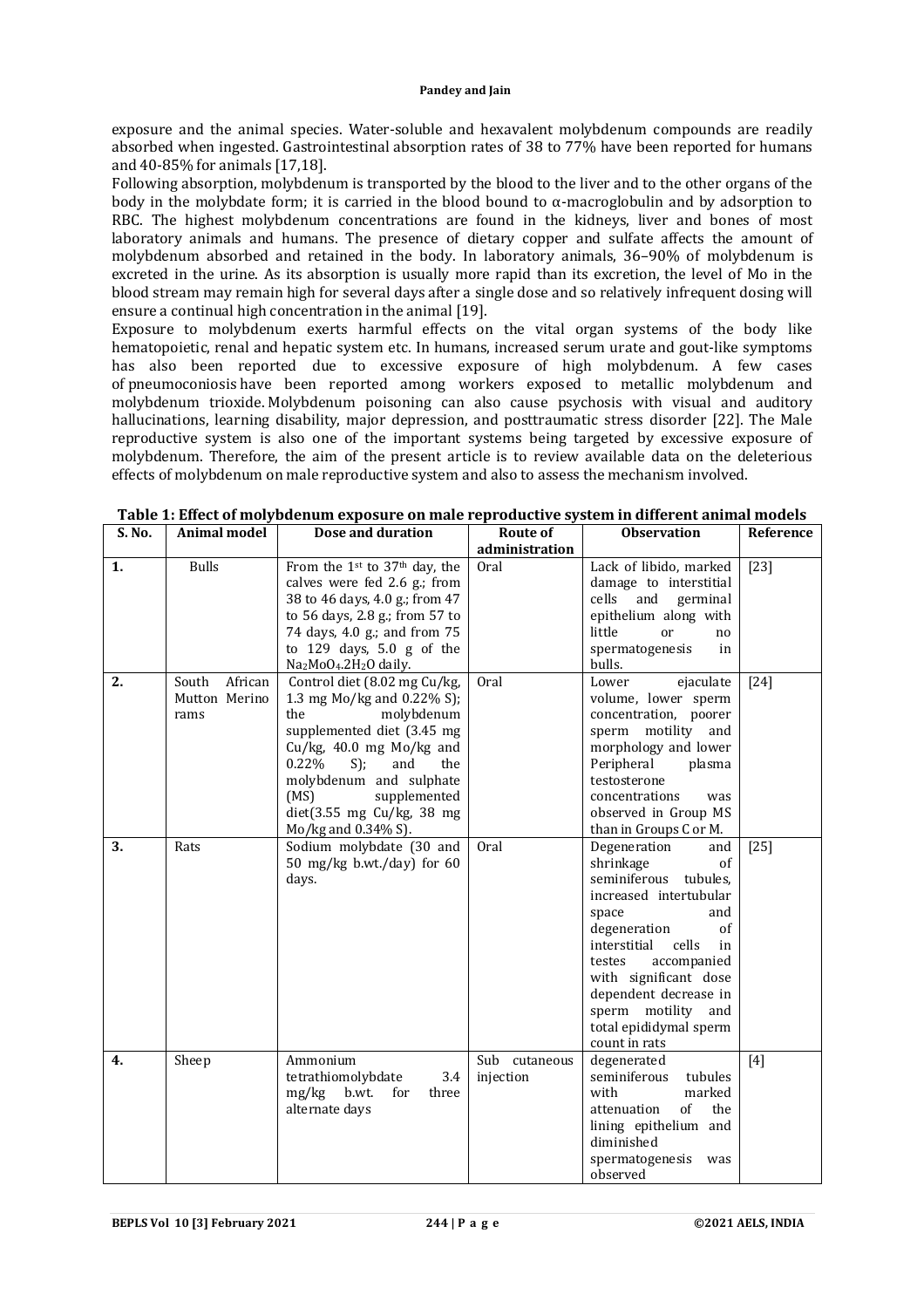| 5.  | Male rats                            | Ammonium<br>tetrathiomolybdate<br>(0, 1,<br>4 and 12 mg/kg b. wt. /day<br>for 59-61 days) to                                                                                                                                                                        | Oral                                                                               | Significant reduction in<br>epididymal<br>weights,<br>sperm counts, sperm<br>motility,<br>sperm                                                                                                                                                                                        | $[26]$ |
|-----|--------------------------------------|---------------------------------------------------------------------------------------------------------------------------------------------------------------------------------------------------------------------------------------------------------------------|------------------------------------------------------------------------------------|----------------------------------------------------------------------------------------------------------------------------------------------------------------------------------------------------------------------------------------------------------------------------------------|--------|
|     |                                      |                                                                                                                                                                                                                                                                     |                                                                                    | morphologic<br>abnormalities<br>and<br>histopathologic<br>changes in testis and<br>epididymis<br>were                                                                                                                                                                                  |        |
|     |                                      |                                                                                                                                                                                                                                                                     |                                                                                    | noticed only at 12<br>mg/kg/day dose level                                                                                                                                                                                                                                             |        |
| 6.  | Rabbits                              | 39 mg Mo/kg dry matter<br>(DM) and 40 mg Mo/kg DM<br>for 14 days.                                                                                                                                                                                                   | Fed<br>with<br>commercial<br>pellets<br>and<br>carrots<br>containing<br>Molybdenum | Reduction<br>the<br>in<br>number of germ cells<br>and<br>mature<br>spermatocytes                                                                                                                                                                                                       | $[27]$ |
| 7.  | Human<br>(Male)                      | clinical study                                                                                                                                                                                                                                                      |                                                                                    | An inverse association<br>was found between Mo<br>concentrations<br>in<br>blood<br>and<br>semen<br>quality.                                                                                                                                                                            | $[28]$ |
| 8.  | Human(Male)                          | Cross-sectional<br>epidemiological<br>study<br>at<br>Michigan, USA                                                                                                                                                                                                  | $\overline{a}$                                                                     | A significant inverse<br>trend<br>was<br>noticed<br>between molybdenum<br>and testosterone in<br>blood.                                                                                                                                                                                | $[29]$ |
| 9.  | Mice<br>(Male)                       | 12.5, 25, 50, 100, 200 mg/L<br>Molybdenum for 14 days                                                                                                                                                                                                               | <b>Oral</b>                                                                        | Sperm<br>parameters,<br>including<br>the<br>epididymis<br>index,<br>sperm motility, sperm<br>count, and morphology<br>were<br>negatively<br>affected                                                                                                                                   | $[30]$ |
| 10  | Sprague-<br>Dawley<br>rats<br>(Male) | sodium molybdate dihydrate<br>at dose levels of 0, 5, 17 or<br>60mgMo/kgbw/day<br>for<br>90days.                                                                                                                                                                    | Diet                                                                               | No adverse effects on<br>reproductive<br>organ<br>weights<br>or<br>histopathology,<br>estrus<br>cycles<br>or<br>sperm<br>parameters<br>were<br>observed at any dose<br>level.                                                                                                          | $[31]$ |
| 11. | Wistar Rats<br>(Male)                | 50,<br>100<br>and<br>150<br>mg/kg b.wt./day ammonium<br>molybdate for 60<br>days.<br>Recovery study was also<br>performed<br>by<br>dose<br>withdrawal in highest dose<br>group $(150 \text{ mg}/ \text{ kg} \text{ b} \cdot \text{wt.})$<br>day ) for next 60 days. | Oral                                                                               | Reduction in serum<br>testosterone, FSH, LH,<br>sperm count, motility<br>and viability. The level<br>of<br>TBARs<br>was<br>increased while<br>the<br>activities of superoxide<br>dismutase<br>and<br>concentration<br>0f<br>glutathione<br>and<br>ascorbic<br>acid<br>was<br>decreased | $[32]$ |
| 12. | Wistar Rats<br>(Male)                | 100<br>150<br>50.<br>and<br>mg/kg b.wt./day ammonium<br>molybdate for 60<br>days.<br>Recovery study was also<br>performed<br>by<br>dose<br>withdrawal in highest dose<br>group $(150 \text{ mg}/ \text{ kg} \text{ b} \cdot \text{wt.})$<br>day ) for next 60 days. | Oral                                                                               | Reduction in the germ<br>cell population as well<br>diminution<br>as<br>in<br>seminiferous<br>tubular<br>diameter, Leydig cell<br>diameter.<br>nuclear<br>Marked degeneration<br>in spermatogenic and<br>Leydig cells.                                                                 | $[33]$ |
| 13. | Male mice                            | Group NC fed with Cu-                                                                                                                                                                                                                                               | Oral                                                                               | Administration of High                                                                                                                                                                                                                                                                 | $[34]$ |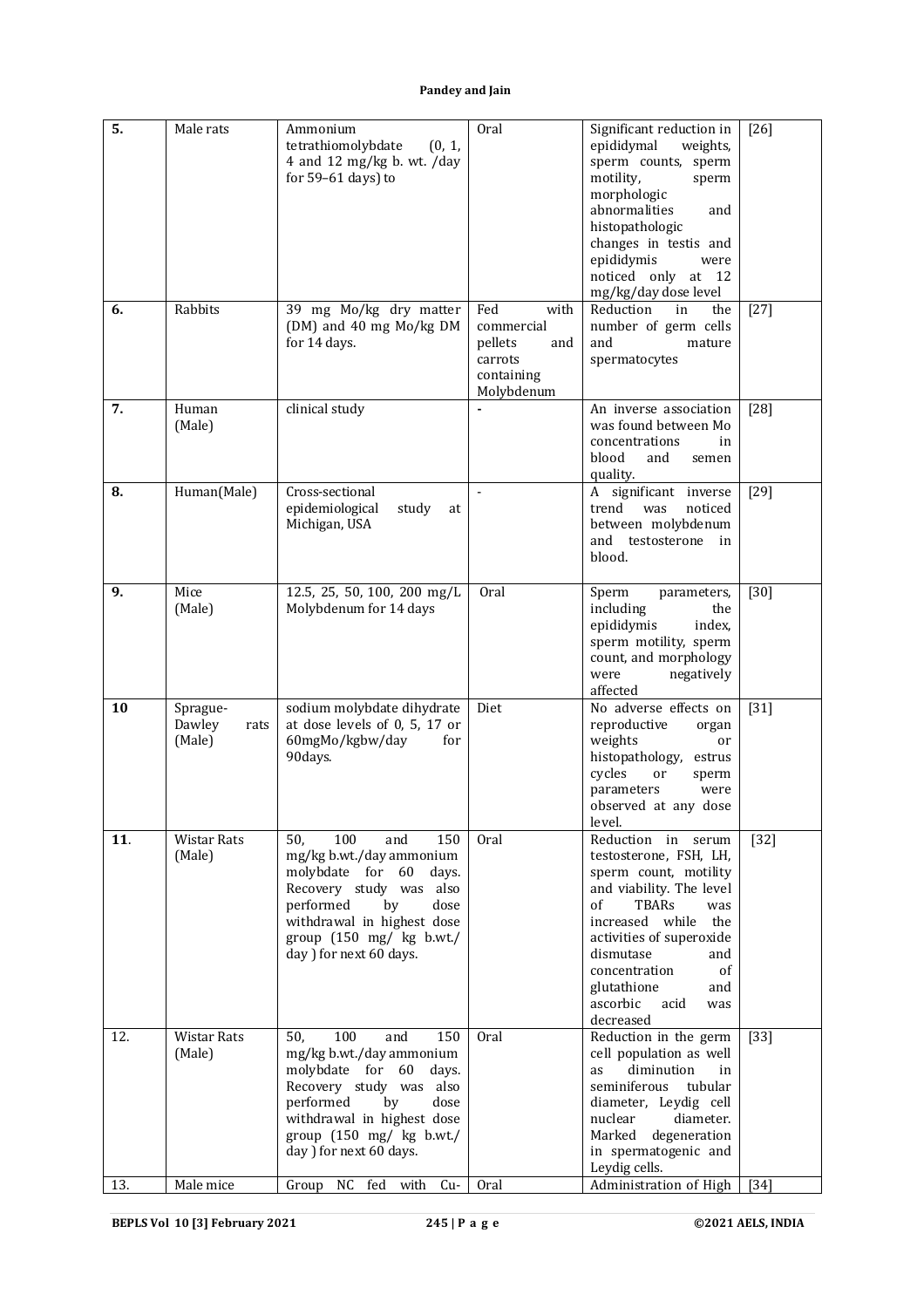|        | deficient diet and received 3      | Mo, not only decreased  |  |
|--------|------------------------------------|-------------------------|--|
|        | mg/L Cu in the drinking            | sperm density<br>and    |  |
|        | water; Cu-deficient diet, was      | motility but<br>also    |  |
|        | given to the low Cu (LCu)          | increased the rate of   |  |
|        | group; $400 \text{ mg/LMo}$ in the | teratosperm             |  |
|        | drinking water, as the high        | occurrence.<br>A        |  |
|        | molybdenum (HMo) group;            | significant increase in |  |
|        | and (4) Cu-deficient diet 3        | MDA content and a       |  |
|        | $mg/L$ Cu and 400 mg/L Mo          | decrease in SOD, GSH-   |  |
|        | in the drinking water, as the      | Px, and T-AOC contents  |  |
|        | HMo and low Cu (HMoLCu)            | were observed.          |  |
| group. |                                    | Testicular tissues and  |  |
|        |                                    | cells of mice were      |  |
|        |                                    | damaged by HMo and      |  |
|        |                                    | the damages were        |  |
|        |                                    | more serious in the     |  |
|        |                                    | case of Cu deficiency.  |  |

#### **MECHANISM OF TOXICITY**

After review of related published articles, it can be suggested that excessive exposure to molybdenum can lead to testicular or sperm toxic effects by variety of mechanism including imbalance in mineral metabolism, endocrine disruption, oxidative stress etc.

# *Effects on copper metabolism*

Molybdenum has a chelating effect on copper and is associated with impaired copper utilization. High levels of Molybdenum interfere with the absorption and metabolism of Copper in the body. It forms complex with sulfur and copper that makes copper unavailable for uptake. Hypocuprosis due to molybdenum toxicity has been reported in cattle, sheep, rabbits, rats, guinea pigs and poultry [35, 36]. Over supplementation of molybdenum can result in toxic effects on reproductive system which may be directly related to resultant copper deficiencies. Copper deficiency caused by molybdenum exposure may be responsible for the diminished level of FSH and LH [43, 44] which are essential for normal reproductive function. Haywood *et al*., [42] further explicated that reduced copper content make it unavailable for a copper-dependent enzyme peptidylglycine  $\alpha$ -amidating mono-oxygenase (PAM) that is crucial for the bioactivation of many peptide hormones, including FSH and LH.

Copper is also necessary for the normal spermatogenesis. It acts as a metal cofactor for numerous enzymes, e.g., diamine oxidase, copper/zinc (Cu/Zn) SOD, cytochrome c oxidase and tyrosinase. These copper-dependent enzymes are required in somatic and germ cells in the testis and epididymis for normal sperm structure and function [37, 38]. A number of human and animal studies have demonstrated that Cu has direct and positive effects on semen quality parameters. A significant decrease in Cu levels has been observed in the seminal plasma of azoospermic male patients in comparison to healthy controls [39]. Furthermore, a significant positive correlation between blood Cu and sperm count has also been observed by Machal *et al*., [40] Wong *et al*., [41]. The copper deficient state created through excessive molybdenum has been found responsible for lower sperm concentration, motility and spermatotoxic effects in rams [24], in rats [25, 26] and in bulls [23].

## *Endocrine disruption*

Endocrine dysfunction is another important mechanism by which molybdenum can cause reproductive toxicity. It can accumulate in hypothalamus, pituitary, adrenal, testis or ovary and can interfere with their endocrine efficiency [4]. Molybdenum adversely affects the hypothalamo–adenohypophyseal axis by interfering with trophic hormone (ACTH, FSH, LH) release. It causes atrophy or degeneration of the adenohypophysis with the loss of trophic cells in the pituitary gland of sheep and lead to the pause of reproductive activity [4]

Molybdenum may alter the function of the endocrine system mainly through agonist and/or antagonist activity of sex steroid receptors. Mo may alter testosterone levels by interacting with steroid receptors. It prevents receptor inactivation or transformation which can cause disturbance in the metabolic fate of the major estrogens including testosterone. Such interruptions in the activity of steroid hormones may cause adverse effects on male reproductive function [45].

### *Oxidative stress*

Molybdenum- induced oxidative stress might be responsible for reprotoxic effects. Increased lipid peroxidation, enhanced production of reactive oxygen species or decreased level of antioxidants due to molybdenum exposure can lead to oxidative stress. [46]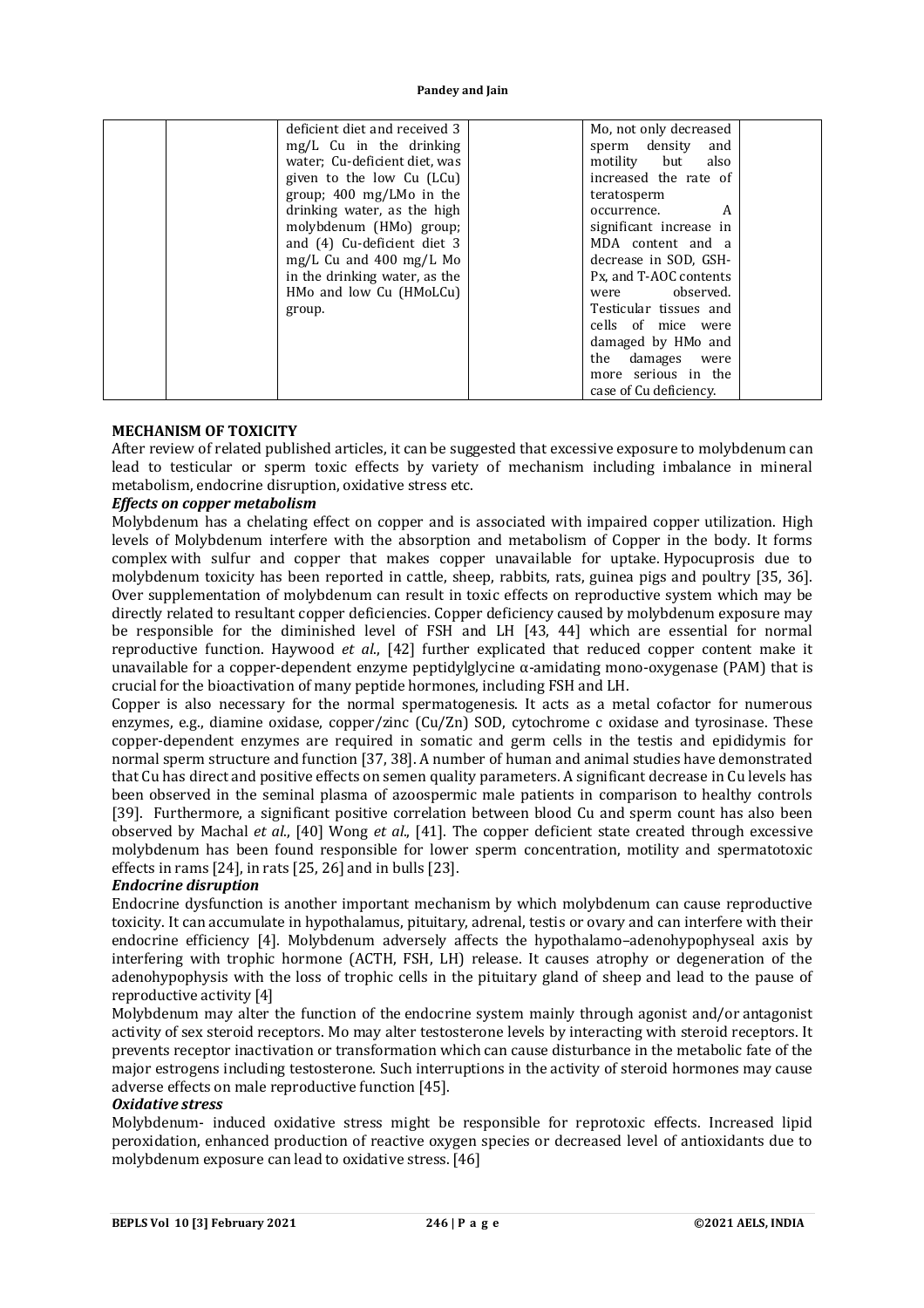Rats treated with ammonium molybdate exhibited an increase in lipid peroxidation in the testis which could be due to a concomitant increase in the generation of free radicals or reduced content/activity of antioxidants in testis. Reduced level of intratesticular testosterone might also be responsible for suppressing expression of antioxidant enzymes with a concomitant increase in peroxidative damage, disruption of spermatogenesis and an increase in germ cell apoptosis [47].

Oxidative stress may cause dysfunction in sperm motility loss of membrane integrity, increased cell permeability, enzyme inactivation, structural damage of DNA, Seminal plasma contains antioxidant enzymes, such as superoxide dismutase, glutathione peroxidase and catalase and nonenzymatic antioxidants, such as ascorbate or thiol groups. Spermatozoa contain high amount of polyunsaturated fatty acids and a little amount of cytoplasm which makes it extremely susceptible to oxidative attack. So elevated level of reactive oxygen species can made spermatogenic cells more vulnerable resulting in lessen sperm count. [1].

Oxidative stress might be associated with the imbalance of trace metals. Super oxide dismutase requires copper and zinc for its functional activity and stability [47]. Molybdate can induce abnormal metabolism or displacement of metals like Zn and Cu which might be one of the possible reasons of reduced SOD activity. Oxidative stress results in testis due to decreased SOD activity which in turn affects the sperm quality parameters. Zhai *et al.*, [30] have reported that at high doses ( $\geq 100$  mg/L) molybdenum induce negative effects on epididymis index, sperm motility, sperm count and morphology accompanied by changes in the activities of superoxide dismutase and glutathione peroxidase, and the level of malondialdehyde in the testes.



Figure 2. Various mechanisms through which molybdenum cause reproductive toxicity

## **SUMMARY AND CONCLUSIONS**

Molybdenum is an essential trace mineral for many important enzymes in living organisms, but its distorted homeostasis can result in toxicity. On the basis of review, we concluded that male reproductive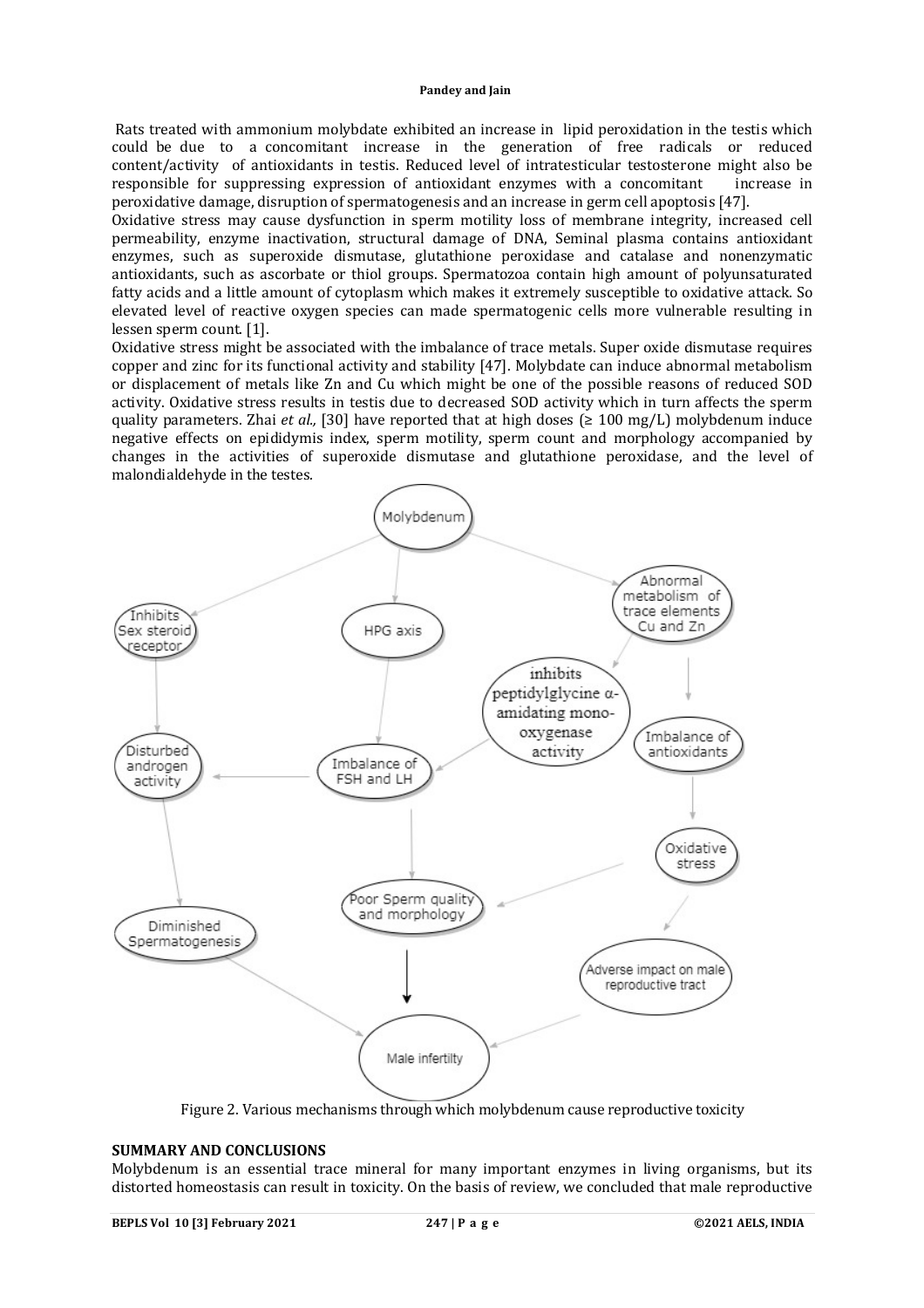system is more sensitive to molybdenum exposure than the female reproductive system. It can lead to male infertility via disturbed steroidogenesis and spermatogenesis. Therefore, appropriate preventive measures and actions should be taken in order to minimize the risk of male infertility problems arising due to excessive exposure of molybdenum.

#### **REFERENCES**

- 1. Burguera, J.L. and Burguera, M. (2007) Molybdenum in human whole blood of adult residents of the Merida state (Venezeula). *J. Trace Elem. Med. Biol.*, 21: 178-183.
- 2. Mills, C.F. and Davis, G.K. (1987) Molybdenum. In: W. Mertz (ed.), Trace elements in human and animal nutrition, vol I, Academic Press, San Diego, New York, pp. 429-457.
- 3. Mendel, R. R. and Bittner, F. (2006) Cell biology of molybdenum *Biochimica et Biophysica Acta*., 1763: 621–635.
- 4. Haywood, S., Dincer, Z., Jasani, B., and Loughran, M.J. (2004) Molybdenum-associated Pituitary Endocrinopathy in Sheep Treated with Ammonium Tetrathiomolybdate. *J. Comp. Path*., 130: 21–31.
- *5.* ATSDR (2017) Toxicological Profile for Molybdenum Agency for Toxic substances and Disease Registry. U. S. Department of Health and Human Services, Public Health Service. Atlanta, GA.
- 6. SCF (2000) Scientific Committee on Food, Opinion of the scientific committee on food on the tolerable upper intake level of molybdenum. pp.1-15.
- *7.* WHO (2003) Molybdenum in drinking-water. Background document for preparation of WHO Guidelines for drinking-water quality. Geneva, World Health Organization.
- 8. CDC (2005) Third national report on human exposure to environmental chemicals. Washington, DC: Centers for Disease Control and Prevention.
- 9. Buekers, J., Mertens, J. and Smolders, E. (2010) Toxicity of the molybdate anion in soil is partially explained by the effects of the accompanying cation or by soil pH. *Environ. Toxicol. Chem*., 29: 1274–1278.
- 10. Wright, J. and Littleton, K. (1989) Defects in sulphur metabolism. *Int. J. Clin. Nut. Rev*., 9(3): 118 119.
- 11. Brewer, J.G., (2005) Anticopper therapy against cancer and disease of inflammation and fibrosis. *Drug Discov. Today*, 10: 1103–1109.
- 12. Curzon, M.E.J. and Cutress, T.W. (1983) Trace elements and dental disease. John Wright, Boston, pp. 417
- 13. Underwood, E. J. (1977) *Trace elements in human and animal nutrition.* 4th edition, Academic Press, New York, pp.109–131.
- 14. Waern, J.B. and Harding, M.M. (2004) Bioorganometallic chemistry of molybdocene dichloride. *J. Organomet. Chem.,* 689: 4655–4668.
- 15. Jelikic´-Stankova, M., Uskokovic´-Markovic, S., Holclajtner-Antunovic, I., Todorovic, M. and Djurdjevic, P. (2007) Compounds of Mo, V and W in biochemistry and their biomedical activity. *J. Trace Elem .Med. Biol*., 21: 8–16
- 16. Pennington, J.A.T. and Jones, J.W. (1987) Molybdenum, nickel, cobalt, vanadium, and strontium in total diets. *I. Am. Diet. Assoc*., 87:1644-1650.
- 17. Friberg, L. and Lener, J. (1986) Molybenum. In: L. Friberg, G.F. Nordberg and V.B. Vouk (Eds.), Handbook on the Toxicology of Metals. 2nd ed. Elsevier/North-Holland Biomedical Press, New York, pp. 446-461.
- 18. USEPA (1990) Health and environmental effects: Document for molybdenum and selected molybdenum compounds. U.S Environmental Protection Agency, Office of Health and Environmental Assessment, Environmental Criteria and Assessment Office, Cincinnati, OH. ECAO-CIN-G070.
- 19. Yoshida M, Hattori H, Ota S, Yoshihara K, Kodama N, Yoshitake Y and Nishimuta M, (2006) Molybdenum balance in healthy young Japanese women. *J. Trace Elem. Med. Biol.*, 20:245-252.
- 20. Thompson, K,H. and Turnlund, J.R. (1996) Kinetic model of molybdenum metabolism developed from dual stable isotope excretion in men consuming a low molybdenum diet. *J. Nutr*., 126:963-972.
- 21. Teixido, N., Usall, J., Nunes, C., Torres, R., Abadias, M. and Viñas, I. (2009) Preharvest Strategies to Control Postharvest Diseases in Fruits. In: D. Prusky and M.L. Gullino (eds.), Postharvest Pathology, Plant Pathology in the 21st Century, Vol. 2, Springer Dordrecht Heidelberg London, New York.
- 22. Momcilovic, B. (1999) A case report of acute human molybdenum toxicity from a dietary molybdenum supplement--a new member of the "Lucor metallicum" family. *Arh. Hig. Rada. Toksikol*., 50(3): 289–297.
- 23. Thomas, J.W. and Moss, S. (1951) The effect of orally administered molybdenum on growth spermatogenesis and testes histology of young dairy bulls. *J. Dairy Sci*., 34:929-934.
- 24. Van Niekerk, F.E. and Van Niekerk, C.H. (1989) The influence of experimentally induced copper deficiency on the fertility of rams. I. Semen parameters and peripheral plasma androgen concentration. *J. S. Afr. Vet. Assoc*., 60(1):28–31.
- 25. Pandey, R. and Singh, S.P. (2002) Effects of molybdenum on fertility of male rats.*Biometals,* 15: 65–72.
- 26. Lyubimov, A.V., Smith, J. A., Rousselleb, S.D. Merciecab, M. D., Tomaszewskic, J. E., Smith, A. C. and Levinea, B.S. (2004) The effects of tetrathiomolybdate (TTM, NSC-714598) and copper supplementation on fertility and early embryonic development in rats. *Reprod. Toxicol*., 19: 223–233.
- 27. Bersenyi, A., Berta, E., Kádár, I., Glávits, R., Szilágyi, G. and Fekete, G.S. (2008) Effects of high dietary molybdenum in rabbits. *Acta Veterinaria Hungarica*, 56 (1): 41–55.
- 28. Meeker, J. D., Rossano, M. G., Protas, B., Diamond, M. P., Puscheck, E., Daly, D., Paneth, N. and Wirth, J. J. (2010) Environmental exposure to metals and male reproductive hormones: circulating testosterone is inversely associated with blood molybdenum. *Fertil. Steril.,* 93(1): 130-140.
- 29. Meeker, J.D., Calafat, A.M. and Hauser, R. (2009) Urinary Metabolites of Di(2-ethylhexyl) phthalate are associated with decreased steroid hormone levels in adult men. *J. Androl*., 30(3): 287–297.